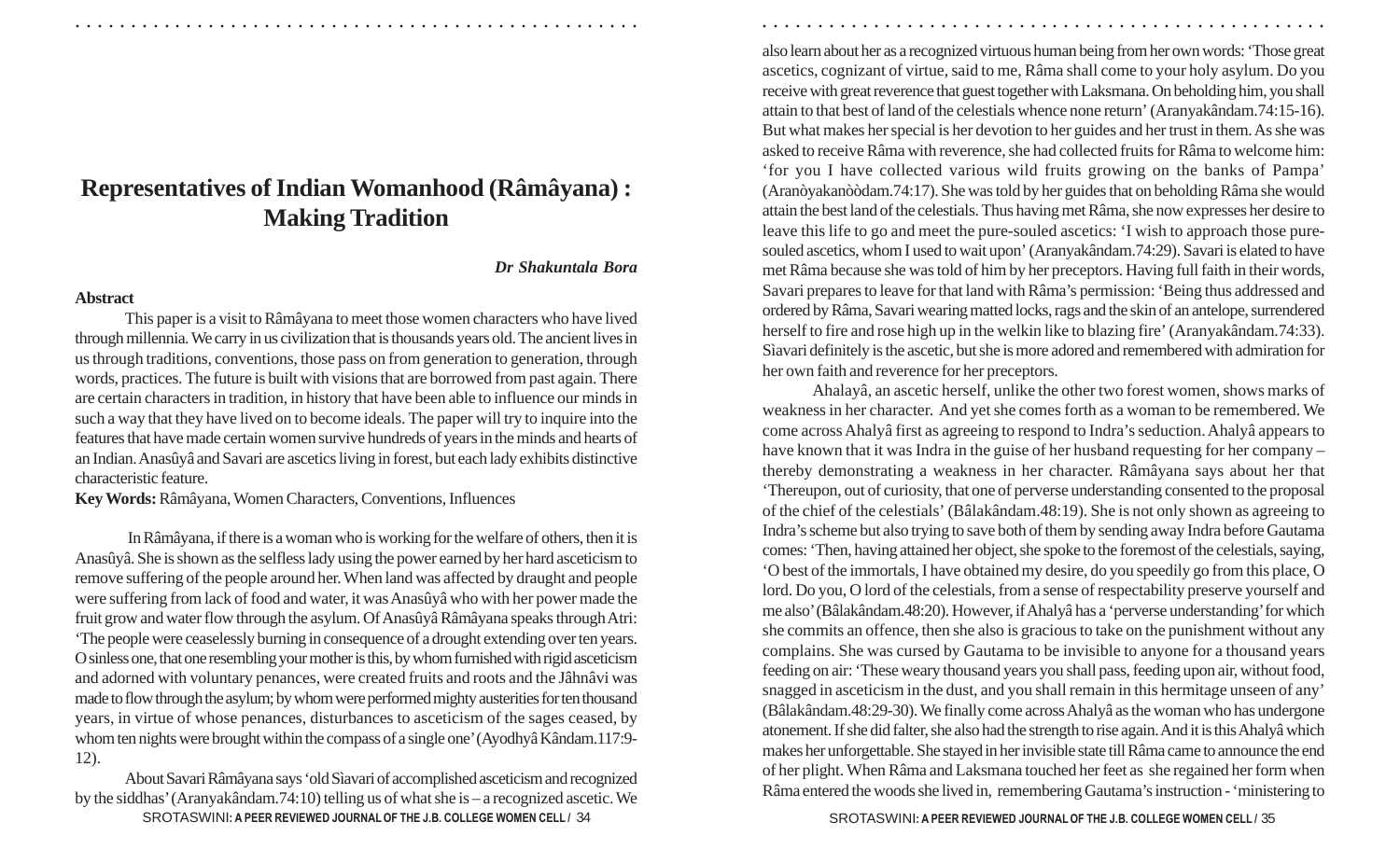him [R âma] the rites of hospitality with a mind free from ignorance and covetousness, you shall in your own form with joy regain my side' (B âlak ândam.48:33) – Ahaly â offered them her hospitality: 'and with collected mind she gave them water for their feet as well as Arghya, and extended to them the rites of hospitality' (B âlakandam.49:18).

Tara, queen of V âli and later of Sugriva makes herself unforgettable among female characters of Râm âyana with her exceptional commonsense. We first meet her when Sugriva calls out V âli for a fight on the advice of R âma. As predicted by R âma, V âli could not resist the call for battle. Seeing her husband about to go out to meet Sugriva we find Târâ asking Vali to postpone the fight. She gives good arguments as to why V âli should not respond to Sugriva's call. Sugriva has just been wounded and defeated by V âli; it can hardly be expected that the same Sugriva comes back calling out his vanquisher for another fight without assistance and without being sure of the power of that assistance. We find her uttering: 'Formerly this Sugriva invited you angrily to battle and being defeated and wounded by you fled away. That one, who had been defeated and harassed by you formerly, is now calling you. Indeed it has excited my fear. His pride, his energy, and his terrible uproar do indicate that there is nothing insignificant (at the bottom). I do not think Sugriva has come here without any to assist him. Forsooth he has taken shelter of somebody, and securing which he has been setting up such a terrible uproar. That monkey is clever by nature and gifted with intellect. And Sugriva shall not desire friendship with anyone without having a test of his prowess' (Kiskindh âkândam.15:10-14). Her argumentation is based on information provided to her by their son Angada. She advises her husband to consider friendship with R âma and not to quarrel with Sugriva. She says: 'I do consider it your welfare to contact friendship with R âma and regain Sugriva's affection, renouncing all your inimical feelings. This your younger brother, even when remaining at a distance, should always be maintained by you. Whether by you, or at distance, he is always your best friend- I do not find his equal on earth' (Kiskindhâkândam.15.24-26). She is sure that enmity with R âma is not going to bring V âli any good: 'It does not behove you to yield to the influence of ire – your conflict with that son of king of Kosala, gifted with the prowess of Sakra, will not conduce to your welfare' (Kiskindhâkândam.15.30). While lamenting her husband's fall, we find her referring to her advice to her husband not to have taken away his brother's wife- 'Sugriva's wife was carried away and banished by you and this is the result of your action, O foremost of monkeys. O lord of monkeys, out of your ignorance you didst neglect all my well meaning words which I said, being intent on your welfare and benefit' (Kiskindh âk ândam.20:11-12). We find V âli describing his wife in the following words: 'Surasena's daughter is wonderfully expert in ascertaining subtle things and giving counsels at the time of danger. Do you, without the least doubt perform what shall the chaste lady instruct you to do; for Târâ's advice never goes without effect' (Kiskindhâk ândam.22:13-14). We once again come across T ârâ as Sugriva sends her to deal with Laksmana's anger. Laksmana is angry and comes also to convey

Râmâ's annoyance as Sugriva become forgetful of his promise to help Râmâ. We find Târ â trying to lessen Laksmana's anger by reminding him of his virtuous nature: 'O prince, who, accomplishes with excellent virtues, gets enraged with one of inferior merits? O prince, who, like you, an offspring of asceticism, is worked up with ire against the virtues of forgiveness' (Kiskindh âkândam.33:42); tying to reduce his anger by telling him of Sugriva's shortcoming and that it can be forgiven: 'Do you forgive that lord of the monkeys race, your brother influenced by carnality, who is by you, and who through the urgency of lust, has banished shame. Even Maharsis finding delight in religion and asceticism, setting their hearts upon satisfying lust, become fast bound by ignorance. But his is a monkey, volatile by nature, and has, furthermore, been enjoying regale state – why should he not act thus?' (Kiskindh âk ândam.33:56-57). At the same time she does not forget to tell Laksmana that Sugriva still does remember his duty though may not have fully worked on it: 'O foremost of men, although Sugriva has come under the sway of desire, he has, to secure your good, ere this issued orders for preparations to be made. And monkeys by hundreds and thousands and kotis, inhabiting various mountains, possessed of exceeding prowess, have already arrived (here)' (Kiskindhâkândam.33:59-60).

○ ○ ○ ○ ○ ○ ○ ○ ○ ○ ○ ○ ○ ○ ○ ○ ○ ○ ○ ○ ○ ○ ○ ○ ○ ○ ○ ○ ○ ○ ○ ○ ○ ○ ○ ○ ○ ○ ○ ○ ○ ○ ○ ○ ○ ○ ○ ○ ○ ○ ○ ○ ○ ○ ○ ○ ○ ○ ○ ○ ○ ○ ○ ○ ○ ○ ○ ○ ○ ○ ○ ○ ○ ○ ○ ○ ○ ○ ○ ○ ○ ○ ○ ○ ○ ○ ○ ○ ○ ○ ○ ○ ○ ○ ○ ○ ○ ○ ○ ○ ○ ○

Râ m âyana places Kausaly â, Kaikeyi, Sumitr â, and Sit â under restrictions that are associated with women of royalty. There are not many opportunities for these royal ladies to exhibit their womanhood except in their relations to regale male counterpart. Thus we see them as revealed in their roles as mothers and wives.

Kaikeyi probably is one of the infamous lady characters of R âm âyana. A reading of her character reveals a feature she seems to be sharing with Ahalay â. Both are influenced to act to bring infamy upon their own selves. While Ahaly â could be influenced because of her conceit on her beauty, Kaikeyi gets influenced as she loves to occupy position of importance. That she is the most liked of the three queens is uttered by Dasaratha himself: 'Kausaly â serves me at the same time like a slave, and a friend, and wife, and sister, and mother. Ever studious of my welfare, dearly loving her son, and speaking everyone fair, that exalted lady, although deserving of homage at my hands, has up to this time not been regarded by me, because of you. That I so long sought your welfare, afflict me now' (Ayodhy â K ândam.12:68- 69). It is also repeated by Manthar â: 'You have always been the favourite wife of your husband. Of this I have not the least doubt. For your sake the monarch can enter into a flame' (Ayodhy â K ândam.9:24). A society that does not seem to permit a woman to live an independent life, Kaikeyi comes forth as an epitome of passion for self-preservation. Kaikeyi is happy to have heard the news of Dasaratha's decision to install R âma as heir-apparent to the throne. However, repeated arguments put forward by Manthara for objecting to Rama's installation finally penetrate the mind of Kaikeyi. Mantharâ seems to know Kaikeyi's weakness and appeals to it – she paints picture of her life when she is not in power: 'Your co-wife, Râma's mother, had formerly through pride and good fortune been slighted by you. Why will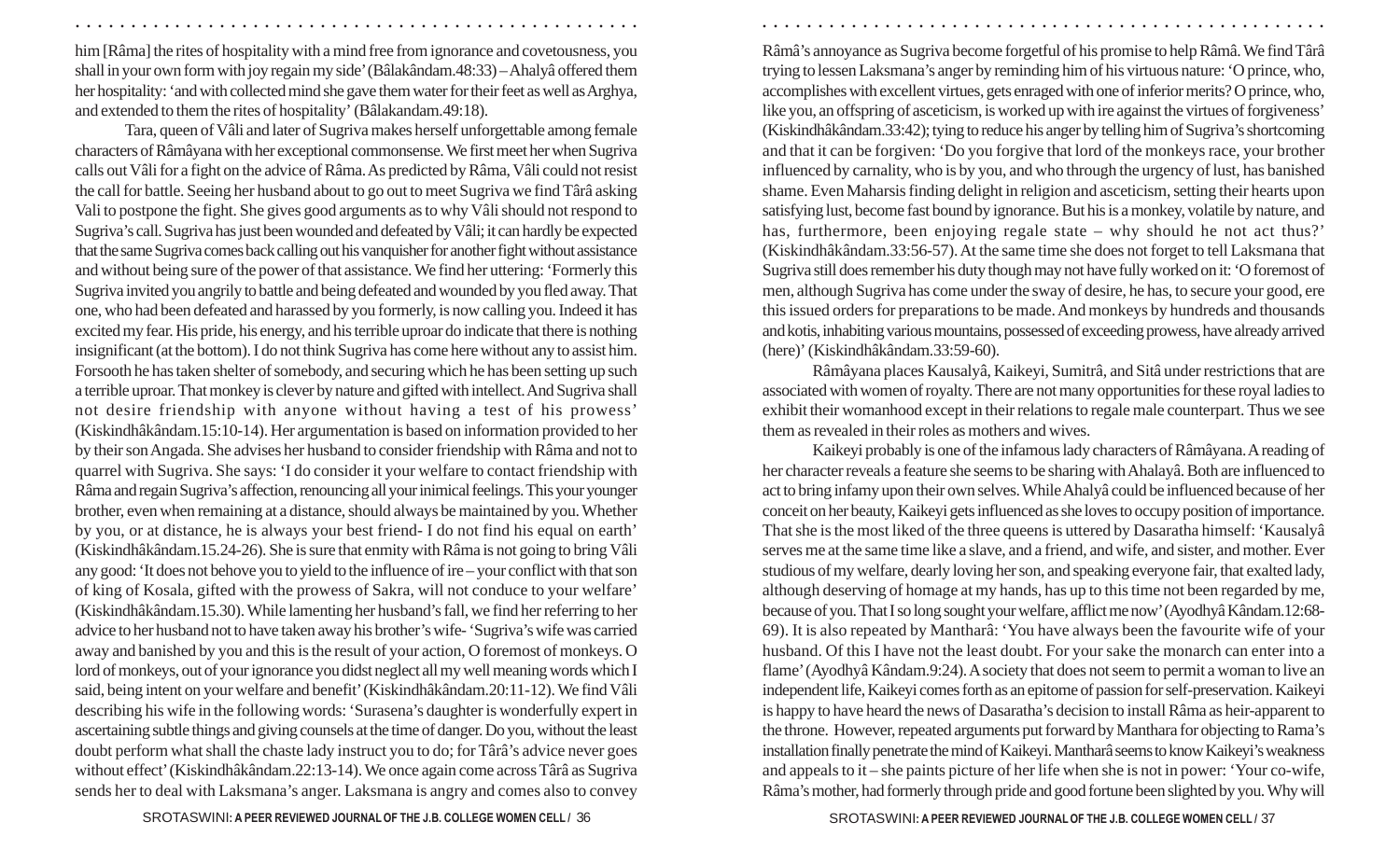not she upon you wreak her revenge now' (Ayodhy â K ândam.8:37) and her son's suferring: 'And when R âma will obtain the earth, Bharata will certainly meet with destruction, therefore do you ponder as to how you can place your son on the throne and banish your enemy' (Ayodhy â K ândam.8:39). If on one hand, self-love plays a role in Kaikeyi's change of mind, then on the other hand, it is also love for her son, Bharata, which influences her in decisionmaking. However, we get an opportunity of seeing another Kaikeyi. She accompanies her husband to war and when he is hurt it is she who saves him by taking him out of the battlefield and tending his wounds: 'The king Dasaratha warred with the Asuras most heroically. And that mighty armed one, O worshipful lady, losing his senses in consequence of wounds received from weapons, was removed from the field by you. In that imminent danger, your husband, sadly cut by weapons, was preserved by you' (Ayodhy â K ândam.9:15-16). And it is for this that king Dasaratha grants her two boons which now she is about to utilize. Kaikeyi does not change her mind even as she finds king Dasaratha distressed having been asked to install Bharata as heir-apparent to the throne of Ayodhy â in place of R âma and for banishing R âma to the forester's life for fourteen years. She still says to the king: 'Having promised to grant me the boon, how distressed do you lie on the ground, as if you did commit some sin? It behove you to keep untainted your dignity by performing what you have promised' (Ayodhy â K ândam.14:2). Kaikeyi becomes cruelty personification as she becomes intent on getting her way. When R âma comes to meet Dasaratha having been told by Sumantra of Dasaratha's desire to meet him in Kaikeyi's quarter, and having seen Dasaratha in a pitiable state inquires what caused it, we find Kaikeyi not only telling him of her two boons but also asking him to hasten his departure to the forest. She says to R âma: 'As long as you shall not hurriedly depart from his presence, Oh R âma, your father shall not bathe, or eat anything' (Ayodhy â K ândam.19:16). Kaikeyi becomes deaf to any advice to change her mind. When Sumantra tries to make her see sense she turns deaf ear: 'Sumantra with clasped palms, with soft yet uttering words endeavoured to strike Kaikeyi with regret. But that noble dame did not feel any compunction, nor was she touched with regret' (Ayodhy â K ândam.35:36-37). Kaikeyi even opposes king Dasaratha's proposal that an army follows R âma in the forest. She says: 'O righteous one, like to the liquor whose lees have already been left, Bharata will not receive the kingdom tasteless and denuded of all substance' (Ayodhy â K ândam.36:12). Again it is her who brings the garments for R âma, Laksmana and Sit â as they prepare to go to forest (Ayodhy â K ândam. 36). She is lost in her own desire so much that she cannot even see that her son Bharata may not approve of what she has done when he learns about her conduct. As Bharata returns from his uncle's place and inquires about his father we hear Kaikeyi saying: 'O son, as soon as I heard of R âma's (coming) installation, I asked for the kingdom to be conferred on you, and R âma be banished. Thereupon, he, staying by his promise, did accordingly: R âma has been banished along with Sumitr â's son and Sit â. Not seeing his beloved son, the illustrious lord of earth, stricken by

grief on his account, has breathed his last' (Ayodhy â K ândam.72:49-51). That Kaikeyi comes back to her previous self is depicted in R âm âyana by showing her accompanying the group that goes with Bharata to bring Rama back to Ayodhy â: 'Kaikeyi and Sumitr â and the highly famous Kausìaly â rejoicing at the prospect of bringing of Rama, went in an effulgent car' (Ayodhy â K ândam.83:6).

○ ○ ○ ○ ○ ○ ○ ○ ○ ○ ○ ○ ○ ○ ○ ○ ○ ○ ○ ○ ○ ○ ○ ○ ○ ○ ○ ○ ○ ○ ○ ○ ○ ○ ○ ○ ○ ○ ○ ○ ○ ○ ○ ○ ○ ○ ○ ○ ○ ○ ○ ○ ○ ○ ○ ○ ○ ○ ○ ○ ○ ○ ○ ○ ○ ○ ○ ○ ○ ○ ○ ○ ○ ○ ○ ○ ○ ○ ○ ○ ○ ○ ○ ○ ○ ○ ○ ○ ○ ○ ○ ○ ○ ○ ○ ○ ○ ○ ○ ○ ○ ○

Like Kaikeyi, even in Kausìaly â, the two features that influence her conduct are consideration of self-preservation and love for her son. We meet Kausìaly â as the wife dedicated to her husband when Dasaratha describes her in his lamentation in front of Kaikeyi. There is, however, no occasion to meet Kausìaly â except as a mother. We find Râmâyana saying about her that she has kept awake the night prior to R âma's installation as heir apparent: 'Worshipful Kausìaly â, seeking her son's welfare, kept up the whole night being absorbed in meditation, and was in the morning, worshipping the God Visnu' (Ayodhy â K ândam. 20:14). She is a religious lady: 'Wearing silk cloth, pleased, and accustomed to the performance of religious rites every day, she performing benedictory ceremonies, was offering oblation to the fire' (Ayodhy â K ândam.20:15). However, as she hears the news of R âma's banishment to forest we not only see a lamenting mother in her but also a woman afraid of her own future: 'Those who serve me or are obedient to me, shall not even speak with me when they will see the son of Kaikeyi (installed). She is always of fretful temper, how shall I, reduced to misery (on account of your exile), eye the face of Kaikeyi, uttering harsh words' (Ayodhy â K ândam.20:43-44). Drawing strength from Laksmana's words that even Dasaratha should be punished accordingly for listening to Kaikeyi's words, we find Kausalya appealing to R âma to stay back and serve her: 'As the monarch is worshipful to you, so am I. I do not permit you, to repair hence to the forest. Separated from you I do not need life or happiness; with you I would prefer faring on grass. If do you depart to the forest leaving me troubled with sorrow, I shall resort to the vow of fasting and shall not be able to sustain life. And then you shall receive penalty of hell, well known to the people, as did the ocean, the lord of rivers, for like unrighteousness, suffers the agony of Brahmanicide' (Ayodhy â Kândam.21:25-28). The mother, however, becomes prominent over the woman in distress as she sees her son getting ready to depart for forest: 'How shall this virtuous-souled one, beloved of people and who has never experienced misfortune before, live on grains gleaned, being born of me to Dasaratha? How shall that R âma live upon fruits and roots, whose servants and attendants fare on well-cooked rice' (Ayodhy â K ândam.24:2-3). We see Kausaly â regaining her composure as R âma reminds her of her duty as a wife. When R âma says that she should not think of leaving for forest to accompany him, we find Kausaly â agreeing to what he says: 'Truly it is' (Ayodhy â K ândam.24:14). It is mother no doubt, but a composed one, who performs religious rites and allows her son to go to forest: 'Oh my son, Oh R âma, have your desires attained, and do you go, wherever you like. I shall see you oh my darling with great delight, when shall you returning Ayodhy â in excellent health and

SROTASWINI**: A PEER REVIEWED JOURNAL OF THE J.B. COLLEGE WOMEN CELL /** SROTASWINI**: A PEER REVIEWED JOURNAL OF THE J.B. COLLEGE WOMEN CELL /** 38 39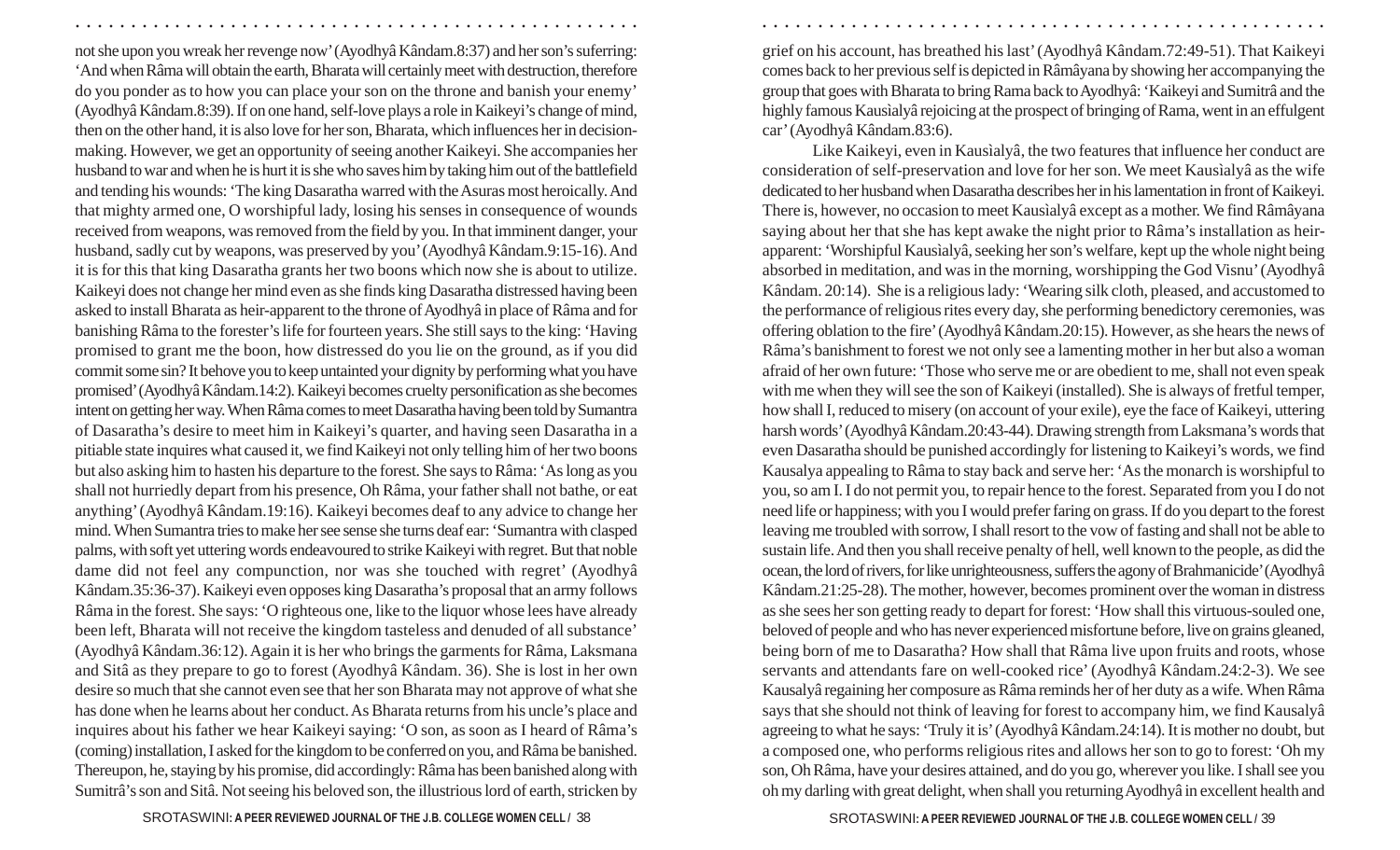having all your ends satisfied, resume the administration of your kingdom' (Ayodhy â K ândam.25:40-41). Kausalya is the one who loses most as R âma leaves for forest – her one son on whom she depended has gone with his wife. As R âma leaves for forest Dasaratha wanted to be with Kausalya. And we find Kausalay â once again going back to her lamentation in front of Dasaratha blaming him for her grief. We find Kauasaly â a little more concerned about herself than about anybody else. She does not leave the opportunity of hurting the king even when he is 'stupefied with grief' (Ayodhy â K ândam.43:1). Moreover, her cry of selfpity and jealousy for Kaikeyi keep recurring as she laments her son's going to forest. She says to Dasaratha: 'O best of men, having vented her venom upon Raghava, the crooked Kaikeyi will go about like a serpent that has cast off her slough. And that fortunate one having by her endeavours attained her end, will frighten me the more like a wicked serpent in one's house' (Ayodhy â K ândam.43:2-3).

○ ○ ○ ○ ○ ○ ○ ○ ○ ○ ○ ○ ○ ○ ○ ○ ○ ○ ○ ○ ○ ○ ○ ○ ○ ○ ○ ○ ○ ○ ○ ○ ○ ○ ○ ○ ○ ○ ○ ○ ○ ○ ○ ○ ○ ○ ○ ○ ○ ○ ○ ○ ○ ○ ○ ○ ○ ○ ○ ○ ○ ○ ○ ○ ○ ○ ○ ○ ○ ○ ○ ○ ○ ○ ○ ○ ○ ○ ○ ○ ○ ○ ○ ○ ○ ○ ○ ○ ○ ○ ○ ○ ○ ○ ○ ○ ○ ○ ○ ○ ○ ○

Of the three wives of Dasartha, unexpectedly, it is Sumitr â who comes forth as the strongest with befitting etiquette of a queen. True that she has one son to be with her while the other has gone to forest with R âma, still her composure makes her the most appreciable as the noblest of the queens. When Laksmana comes to bid her farewell as they prepare to leave for forest we find Sumitr â advising him on his duty - to take care of his elder brother and sister-in-law. She says: 'O sinless one, whether in prosperity or in adversity, even this one is your way. That a younger brother should follow his elder is in this world the duty of the righteous. These are the legitimate duties ever observed by this race, charity, initiation into sacrifice, and renunciation of the body in the field of battle. Do you consider Rama as Dasaratha, and Janaka's own-begotten as myself; do you regard Ayodhy â as a wilderness, go my son, at your sweet pleasure' (Ayodhy â K ândam.40:7-9). We meet Sumitr â once again as she tries to bring out Kausìalay â from her persistent lamentation having to bear separation from her only son. It is more her than Ram â's own mother who shows respect and faith in his qualities. She speaks to Kausaly â: 'O worshipful one, your son is crowned with all qualities, and is the best of men. Why then do you bewail thus, or weep bitterly? Since, O revered one, renouncing the kingdom, your mighty son wendeth (to the woods) with the view of fulfilling the intention of his high-souled and truthful sire, the worthy R âma staying in the duty that is completely observed by the good and the performance of which always bringeth welfare in the next world, should by no means be lamented' (Ayodhy â K ândam.44:2-4). Sumitr a also comes forth as the most adorable of the mothers with her pride, trust and confidence in her own son: 'That sinless one, Laksmana, kind to all creatures, will minister to R âma in the best way possible, and this is to the advantage of the high-souled one'(Ayodhy â K ândam.44:5).

Sit â stands out among the Ayodhy â ladies, and in fact among all ladies in Râmâyana for her unconditional love towards her man. Sit â convinces R âma that she should be taken to forest with him. She puts forth arguments expressing her love for her husband that she may

be taken. The convincing nature of her strong desire to accompany R âma wins over all his objections. R âma finally agrees to take her: 'Not apprised of your full intention, O you of beautiful countenance, I could not, though capable of escorting you, desire your abode in the forest. When you are determined O Maithili, repair to the forest with me, I cannot leave you behind, as one possessing self-knowledge cannot renounce munificence' (Ayodhy â K ândam.30:28-29). Sit â is obedient to her husband but she has proved that her compliance is an outcome of love. She does not listen to R âma's command to stay back as he goes to forest and yet she is found happily distributing her personal wealth at R âma's order when she gets her desire to accompany him granted: 'Convinced that her going to the forest was desired by her husband, Sita began to distribute them speedily with a delighted heart' (Ayodhy â Kândam.30:47). Sita exists in her love for Râma. In her conversation with Anasuyâ we find her saying: 'What my mother-in-law instructed me at the time that I was leaving for the lonely and fearful forest, is constantly present in my mind. And what also my mother taught me in presence of fire on the occasion of bestowal of my hand, is also remembered by me. And, O you engaged in acts of righteousness, I have not forgotten the words that my relative said to me, viz., the asceticism of a woman is ministering to her husband. They did not teach anything else' (Ayodhy â K ândam.118:7-9). Sita is not without a woman's yearning for the beautiful. It is she who urges R âma to get the beautiful deer that finally will bring her own misfortune. She tells R âma 'O son of worshipful Sire, this deer has attracted my mind, get it for me, pray, O you of mighty arms: it shall be an object of sport for us' (Aranyak ândam.43:10). She is also shown to be acting without reason. When she hears Marica's cry in R âma's voice calling her and Laksmana she provokes Laksmana with harsh words to leave her side: 'Verily are you a monster of wickedness, that R âma repairing to woods, you have, being lustful for me, followed him alone. Or hast you been engaged by Bharata to act thus?' (Aranyak ândam.45:24). Laksmana describes Sit â in the following words: 'What you have spoken, O Maithili, is nothing surprising for females. Such is the nature of womankind on this earth. Women by nature are crooked, fickle, devoid of religious knowledge, and bring about difference between father and sons' (Aranyak ândam.45:29-30). But it is her love for R âma that shines forth in all her actions. She reproaches R âma for treating her like an ordinary woman when he doubts her virtue having lived in R âvana's place for long. She tells him that had he conveyed his feeling earlier through Hanumana, she would have given up her life then. And in fact she prepares for her own death by asking Laksmana to arrange he funeral pyre. As she gets ready to enter the fire we hear her saying: 'As Raghava consider me vile, who have got a pure character, may fire, the witness of people, protect me on all sides' (Yuddhak ânda.116:26). Fire himself testifies for Sita's purity of heart: 'With the daughter of king Janaka, the receiver (Fire) of sacrificial offering, being incarnate rose up' (Yuddhak ânda.118:2); 'Thereupon the Deity of Fire, the witness of the people, spoke to Râma, saying, O Râma, here is your Vaidehi – no sin has visited her. Neither by words,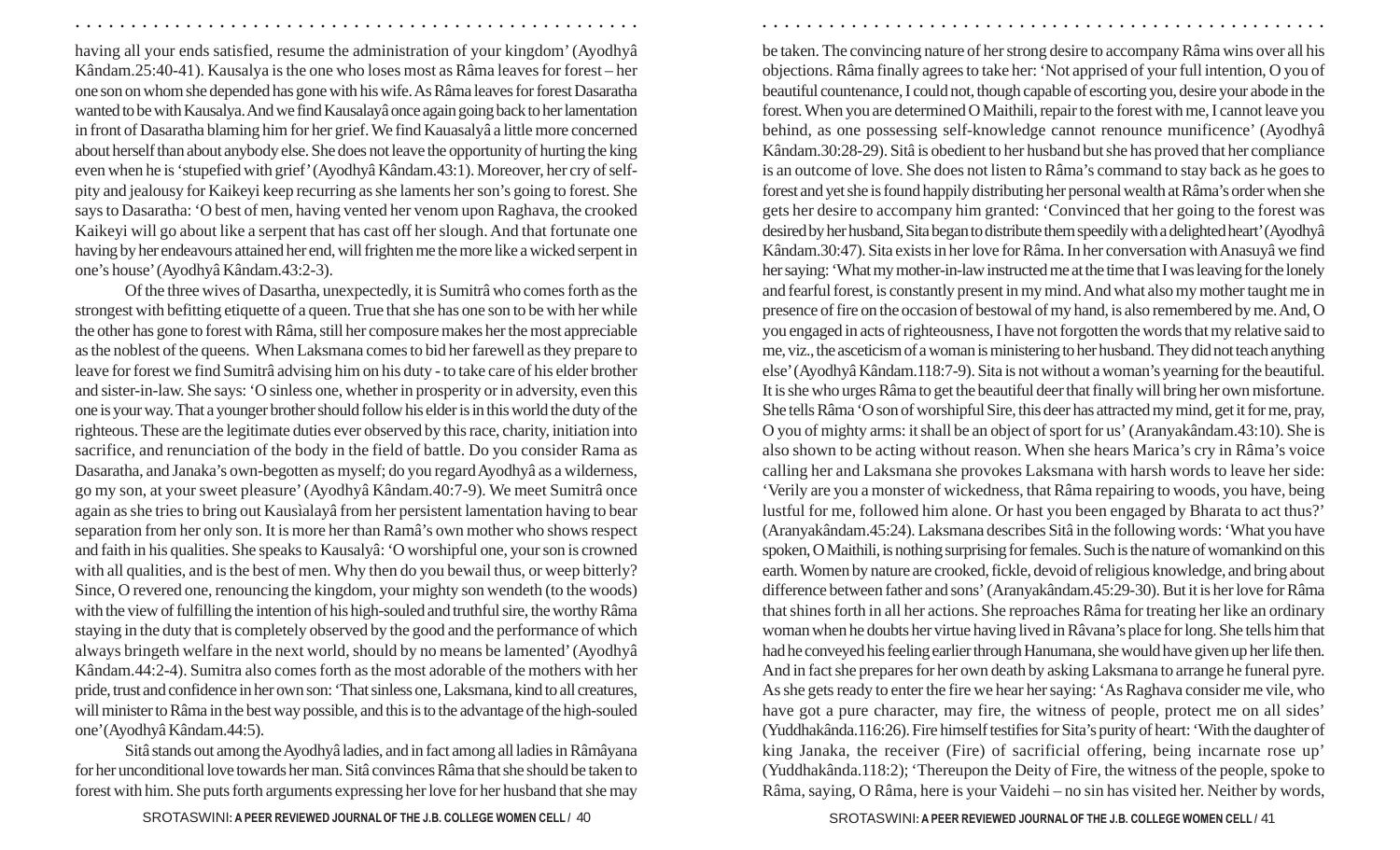mind, understanding nor eyes, she, good-natured and beautiful – has deviated from you who has got a good character and is heroic' (Yuddhak ânda.118:5-6). In fact R âma himself is found commenting of her: 'I know it full well that Maithili, the daughter of king Janaka, has her mind devoted to me and has not given it to anyone (else)' (Yuddhak ânda.118:15). Again, as she is about to be left by Laksmana in the forest, we find Sit â once more standing as an example of love for R âma. As she comes to know of R âma's order to Laksmana to leave her in the hermitage, she asks Laksmana to convey her words to R âma: 'Thereupon saluting the pious king do you address him, in my name, saying – You know O Raghava, that Sit â is pure, ever devoted to you and engaged in your well-being. She knows it full well, that afraid of a bad name you have renounced her. It is her duty to put a stop to your ill-name and censure; for you are her excellent refuge' (Uttara K ândam.48:12-13). Sit â once again gives proof of her purity in the sacrifice arranged by R âma. There Valmiki vouched for her purity and for her sons as R âma's. But this time, it appears, feeling her duty towards R âma done, Sita asks for place in the bosom of Earth not to return anymore. She calls on mother Earth to find a place for her if she is pure: 'I have always with my mind, body and words prayed for R âma's well-being and by virtue hereof may the goddess Vasundhara give me room in her womb' (Uttara K ândam.97:15). We find Sit â finally being taken in by her mother: 'Having stretched out her arms and taken Maithili, the goddess Earth welcomed her and laced her on the throne. And while seated on the throne she was entering the earth, she was covered with the continued showers of celestial flowers' (Uttara K ândam.97:19-20). Sit â's life and death are for R âma. And this love, R âm âyana shows she has carried from her past life. In the story of her past life, Sit â was Vedavati, the 'word-impregnated daughter' of Kusadhavja. Kusadhvaja wanted to bestow Vedavati on Visnu. This angered Sambhu, king of Daityas who slew Kusadhvaja in his sleep. Knowing the wish of her father Vedavati fixed her heart on Visnu and carried on rigid austerities. However, Ravana seeing Vedavati wanted to possess her and even after hearing her story, intent on his desire 'seized the girl by the hair'. Vedavati having been thus treated decided to end her life. However, she told Ravana that she would be born again and be the cause of his death. Vedavati before entering into the funeral pyre says to Ravana: 'As I have in this world been dishonoured by you, I shall again be born to compass your destruction. It lie not in a female to slay a male intent on sin; and if I utter a curse, it shall cost my asceticism. But if I have done anything, given away anything, offered oblation to the fire, then I shall be the chaste daughter of some virtuous person, albeit unborn of any female vessel' (Uttara K ândam.17:30-32). And this is Sit â in her next birth: 'O lord, this is she that has been born as the daughter of king Janaka' (Uttara K ândam.17:34).

Interestingly, it is in the women of Lanka, in Sarama and Trijatòa, that we find a woman's concern for another woman. And it is in Mandodari that we come across a woman who believes in sanctity of moral values.

Sarama is a character who appeals by her friendly and compassionate nature. As

Sit â loses her sense in grief being shown the slewed head of R âma by Ravana through illusion, Sarama appears in the scene as Sit â's consoler. She says to Sit â: 'R âma, acquainted with self, is incapable of being surprised in sleep; nor does the slaying of that tiger-like one commend itself to me as probable' (Yuddhak ânda.33:8). Sarama tells Sitâ that it is an illusion created by Ravana. She tries to lift Sit â's spirit by informing Sit â that Ravana has left in a hurry precisely because he is in consultation with his counsellors regarding crossing of the ocean by R âma. She puts her own life at danger for removing a fellow being's suffering. She tells Sit â: 'Having come to the solitary wood for protecting you, I, renouncing all fear of Ravana, have remaining hid, heard everything that the addressed to you, as well as what you have replied to him. For you, O you of expansive eyes, I have no fear of Ravana' (Yuddhak ânda.33:5-6). At Sit â's request she goes to find out what Ravana is upto and comes back to relate everything she learns to Sit â. Sarama is truthful: 'O Maithili, without renouncing his life, he does not intend to liberate you. Even this is the determination which that cruel one has arrived at along with his advisors. This intent is in consequence of their coveting surcease. He cannot yield you up from sheer fear; nor is he backward in battle, or shirk his own destruction or that of all the Raksasas' (Yuddhak ânda.34:24-25). At the same time she tries her best to keep Sit â's spirit up: 'O dark-eyed lady slaying Ravana in battle with sharp shaft, R âma will take you back to Ayodhy â' (Yuddhak ânda.34:26).

○ ○ ○ ○ ○ ○ ○ ○ ○ ○ ○ ○ ○ ○ ○ ○ ○ ○ ○ ○ ○ ○ ○ ○ ○ ○ ○ ○ ○ ○ ○ ○ ○ ○ ○ ○ ○ ○ ○ ○ ○ ○ ○ ○ ○ ○ ○ ○ ○ ○ ○ ○ ○ ○ ○ ○ ○ ○ ○ ○ ○ ○ ○ ○ ○ ○ ○ ○ ○ ○ ○ ○ ○ ○ ○ ○ ○ ○ ○ ○ ○ ○ ○ ○ ○ ○ ○ ○ ○ ○ ○ ○ ○ ○ ○ ○ ○ ○ ○ ○ ○ ○

Like Sarama, Trijata too makes her place in our heart with her expression of care and affection towards Sit â. As Sit â gets saddened to see R âma and Laksmana lying in the battlefield thinking them to be dead, it is Trijata who reasons with her not to think thus as Ravana wants her to believe. She has good argument to suggest that R âma and Laksmana are alive: 'An army that has its heroes chiefs slain becoming dispirited and drooping, range the field, like a vessel on water that has lost its helmsman. But, O lorn one, these troops, be trying neither agitation nor anxiety, are guarding the Kakutsthas. This I tell you of them out of affection. Do you at this conclusion bringing in joy, take comfort; and behold the Kakutsthas unslain. This I tell you from affection' (Yuddhak ânda.48:26-28).

Mandodari, the beautiful wife of Ravana comes forth as a woman with a clear understanding of what constitutes righteousness. We meet her once in her palace as Hanumana mistakes her for Sit â: 'The monkey saw there the yellow-hues Mandodari, having the splendour of gold; the object of (Ravana's) desire; beautiful exceedingly, the mistress of the inner apartment, lying down. And seeing (Mandodari) adorned with ornaments, the offspring of the wind-god guessed. This one endowed with the wealth of youth and beauty might be Sit â' (Sundarak ândam.10:53). That beautiful Mandodari is met second time as she laments the death of her husband. It is in her lamentation that we learn that she tried to prevent Ravana from continuing in creating enmity with him : 'I prevented you from creating enmity with Raghava but you did not pay heed to my words and this is the result (thereof)' (Yuddhak ânda.111:18). Mandodari was married to Ravana, but she was not blind to his